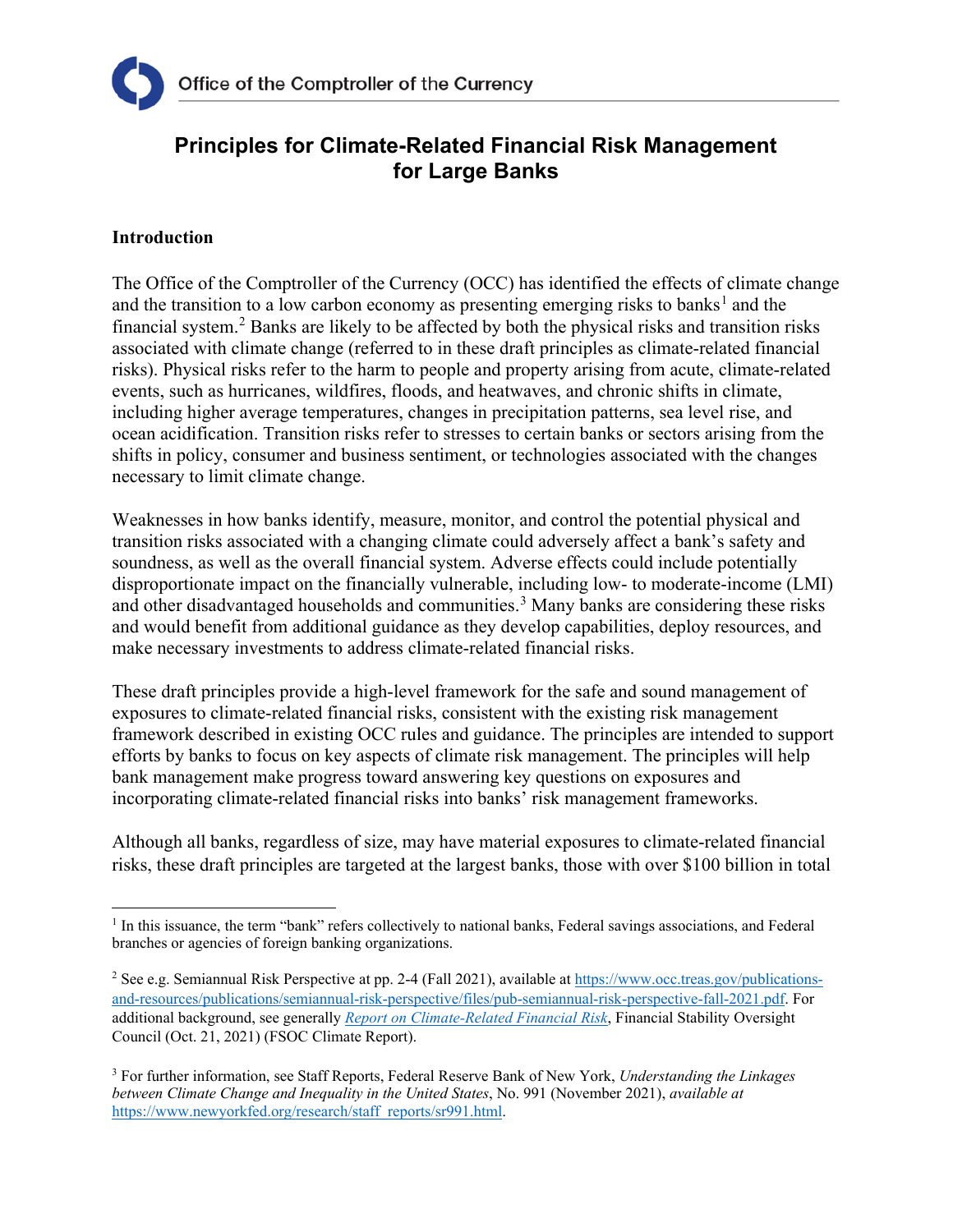consolidated assets. The OCC is inviting public feedback on the principles for 60 days, until February 14, 2022. The OCC plans to elaborate on these principles in subsequent guidance that would distinguish roles and responsibilities of boards of directors (boards) and management, incorporate the feedback received on the principles, and consider lessons learned and best practices from the industry and other jurisdictions. In keeping with the OCC's risk-based approach to supervision, the OCC intends to appropriately tailor any resulting supervisory expectations to reflect differences in banks' circumstances such as complexity of operations and business models.

### **General Principles**

Governance. An effective risk governance framework is essential to a bank's safe and sound operation. A bank's board and management should demonstrate an appropriate understanding of climate-related financial risk exposures and their impact on risk appetite to facilitate oversight. Sound governance includes reviewing information necessary to oversee the bank, allocating appropriate resources, assigning climate-related financial risk responsibilities throughout the organization (i.e., committees, reporting lines, and roles), and clearly communicating to staff regarding climate-related impacts to the bank's risk profile. Responsibility and accountability may be integrated within existing organizational structures or by establishing new structures for climate-related financial risks. Where dedicated units are established, the board and management should clearly define these units' responsibilities and interaction with existing governance structures.

The board should have adequate understanding and knowledge to assess the potential impact of climate-related risks on the bank and to address and oversee these risks within the bank's strategy and risk appetite, including an understanding of the potential ways in which these risks could evolve over various time horizons and scenarios. Relevant time horizons may include those that extend beyond the bank's typical strategic planning horizon. The board should actively oversee the bank's risk-taking activities and hold management accountable for adhering to the risk governance framework. Management is responsible for executing the bank's overall strategic plan. This responsibility includes effectively managing all risks, including climaterelated financial risks, and their effects on the bank's financial condition. Management should also hold staff accountable for controlling risks within established lines of authority and responsibility. Additionally, management is responsible for regularly reporting to the board on the level and nature of risks to the bank, including climate-related financial risks.

Policies, Procedures, and Limits. Management should incorporate climate-related risks into policies, procedures, and limits to provide detailed guidance on the bank's approach to these risks in line with the strategy and risk appetite set by the board. Policies, procedures, and limits should be modified when necessary to reflect the distinctive characteristics of climate-related risks and changes to the bank's activities.

Strategic Planning. The board and management should consider material climate-related financial risk exposures when setting the bank's overall business strategy, risk appetite, and financial, capital, and operational plans. As part of forward-looking strategic planning, the board and management should address the potential impact of climate-related financial risk exposures on the bank's financial condition, operations (including geographic locations), and business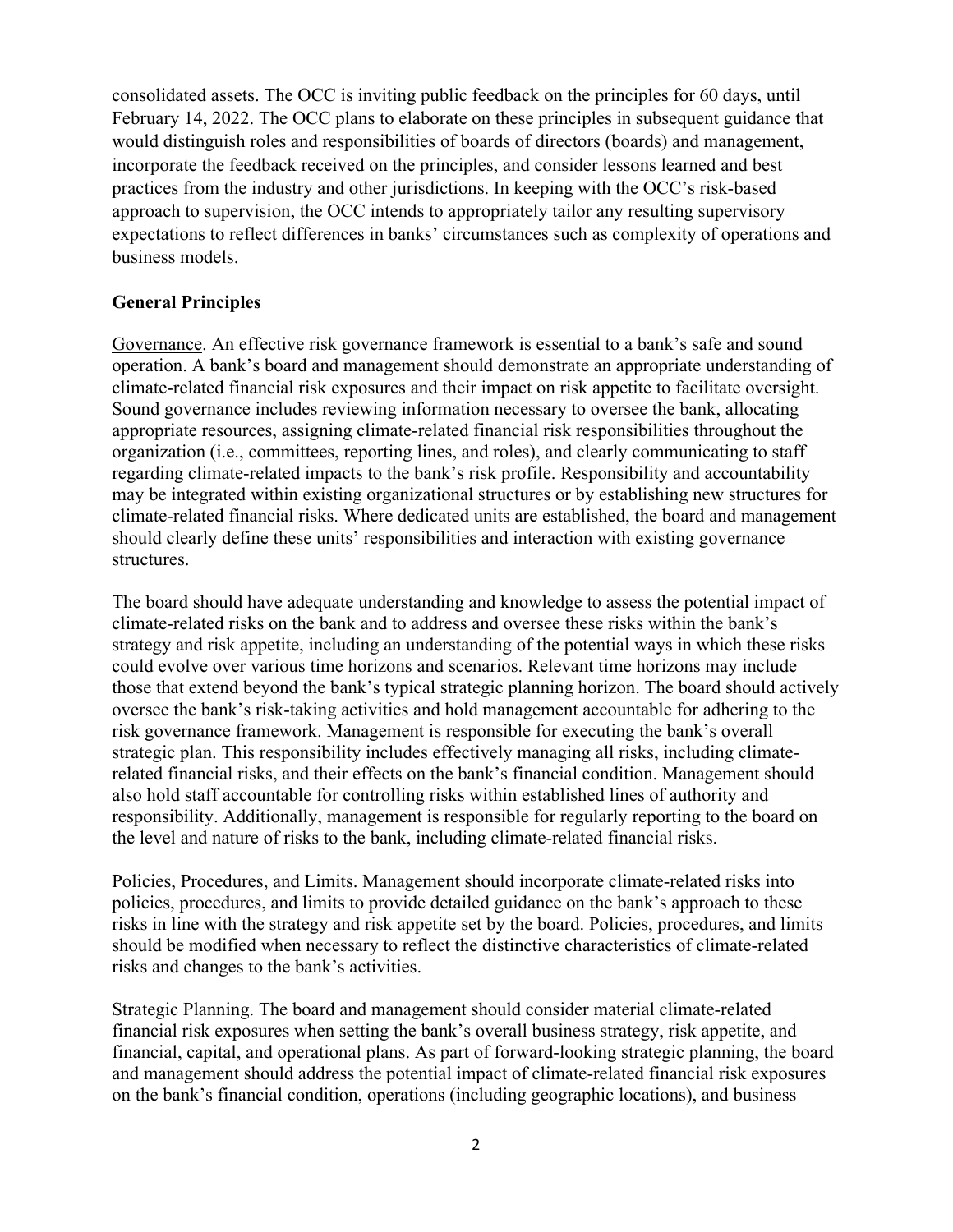objectives over various time horizons. The board and management should also consider climaterelated financial risk impacts on stakeholders' expectations, the bank's reputation, and LMI and other disadvantaged households and communities, including physical harm or access to bank products and services. The OCC recognizes that the incorporation of material climate-related financial risks into various planning processes is iterative as measurement methodologies, models, and data for analyzing these risks continue to evolve and mature over time.

Any climate-related strategies, including any relevant corporate social responsibility objectives, should align with and support the bank's broader strategy, risk appetite, and risk management framework. In addition, where banks engage in public communication of their climate-related strategies, boards and management should ensure that any public statements about their banks' climate-related strategies and commitments are consistent with their internal strategies and risk appetite statements.

Risk Management. Climate-related financial risks typically impact banks through a range of traditional risk types. Management should oversee the development and implementation of processes to identify, measure, monitor, and control climate-related financial risk exposures within the bank's existing risk management framework. A bank should employ a comprehensive process to identify emerging and material risks stemming from the bank's business activities and associated exposures. The risk identification process should include input from stakeholders across the organization with relevant expertise (e.g., business units, independent risk management, and legal). Risk identification includes assessment of climate-related financial risks across a range of plausible scenarios and under various time horizons.

As part of sound risk management, banks should develop processes to measure and monitor material climate-related financial risks and to inform management about the materiality of those risks. Material climate-related financial risk exposures should be clearly defined, aligned with the bank's risk appetite, and supported by appropriate metrics (e.g., risk limits and key risk indicators) and escalation processes. Boards and management should also incorporate climaterelated risks into their internal control frameworks, including internal audit.

Tools and approaches for measuring and monitoring exposure to climate-related risks include, among others, exposure analysis, heat maps, climate risk dashboards, and scenario analysis. These tools can be leveraged to assess a bank's exposure to both physical and transition risks in both the shorter and longer term. Outputs should inform the risk identification process and the short- and long-term financial risks to a bank's business model from climate change.

Data, Risk Measurement, and Reporting. Sound climate risk management depends on the availability of relevant, accurate, and timely data. Management should incorporate climaterelated financial risk information into the bank's internal reporting, monitoring, and escalation processes to facilitate timely and sound decision-making across the bank. Effective risk data aggregation and reporting capabilities allow management to capture and report material and emerging climate-related financial risk exposures, segmented or stratified by physical and transition risks, based upon the complexity and types of exposures. Data, risk measurement, modeling methodologies, and reporting continue to evolve at a rapid pace; management should monitor these developments and incorporate them into their climate risk management as warranted.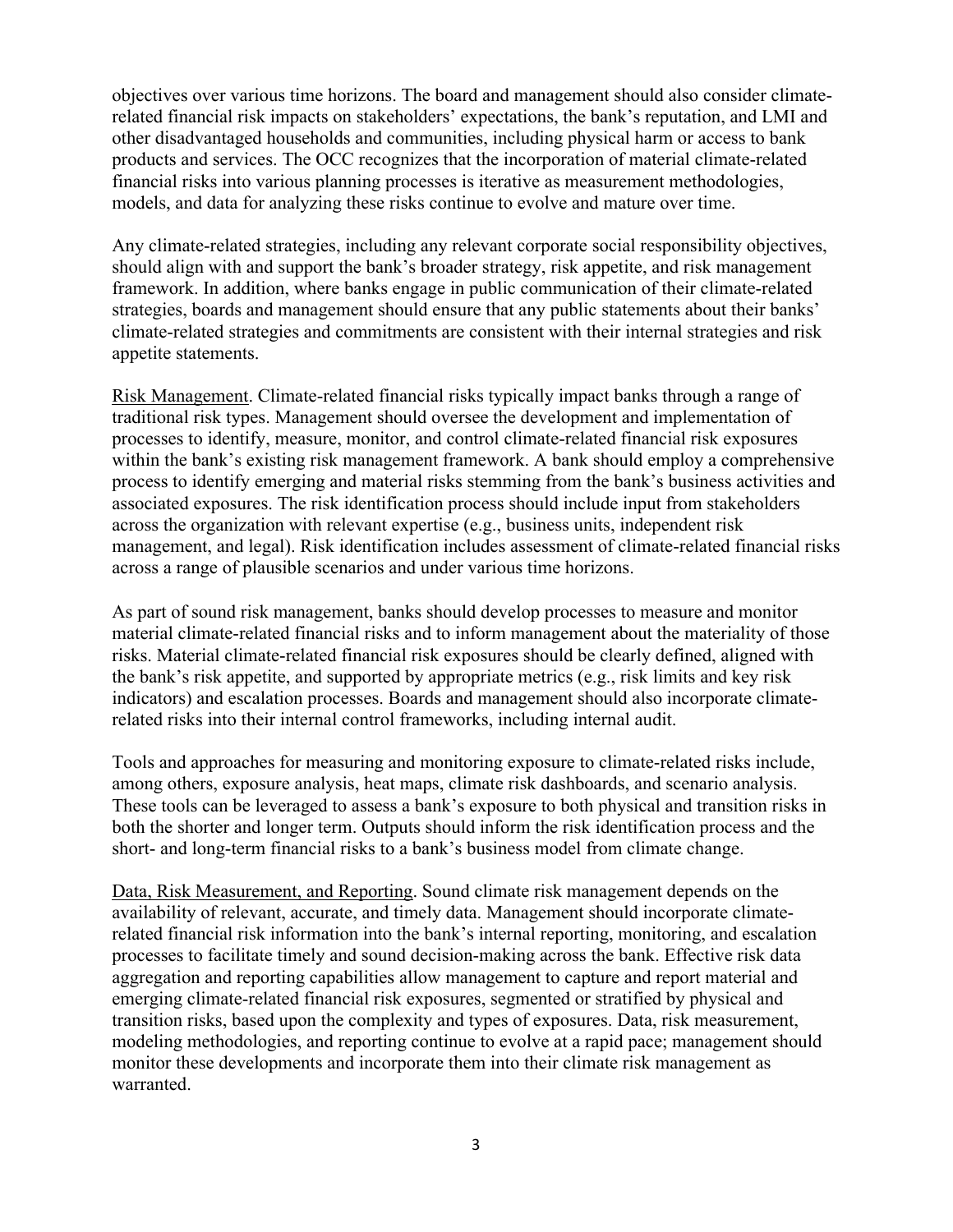Scenario Analysis.Climate-related scenario analysis is emerging as an important approach for identifying, measuring, and managing climate-related risks. For the purposes of this guidance, climate-related scenario analysis refers to exercises used to conduct a forward-looking assessment of the potential impact on a bank of changes in the economy, financial system, or the distribution of physical hazards resulting from climate-related risks. These exercises differ from traditional stress testing exercises that typically assess the potential impacts of transitory shocks to near-term economic and financial conditions. An effective climate-related scenario analysis framework provides a comprehensive and forward-looking perspective that banks can apply alongside existing risk management practices to evaluate the resiliency of a bank's strategy and risk management to the structural changes arising from climate-related risks.

Management should develop and implement climate-related scenario analysis frameworks in a manner commensurate to the bank's size, complexity, business activity, and risk profile. These frameworks should include clearly defined objectives that reflect the bank's overall climate risk management strategies. These objectives could include, for example, exploring the impacts of climate-related risks on the bank's strategy and business model, identifying and measuring vulnerability to relevant climate-related risk factors including physical and transition risks, and estimating climate-related exposures and potential losses across a range of plausible scenarios. In the near term, a climate-related scenario analysis framework can also assist the bank in identifying data and methodological limitations and uncertainty in climate risk management and informing the adequacy of its climate risk management framework.

Climate-related scenario analyses should be subject to oversight, validation, and quality control standards that would be commensurate to their risk. Climate-related scenario analysis results should be clearly and regularly communicated to all relevant individuals within the bank, including an appropriate level of information necessary to effectively convey the assumptions, limitations, and uncertainty of results.

### **Management of Risk Areas**

A risk assessment process is part of a sound risk governance framework, and it allows boards and management to identify emerging risks and to develop and implement appropriate strategies to mitigate those risks. Boards and management should consider and incorporate climate-related financial risks when identifying and mitigating all types of risk. These risk assessment principles describe how climate-related financial risks can be addressed in various risk categories. The OCC will elaborate on these risk assessment principles in subsequent guidance.

Credit Risk. The board and management should consider climate-related financial risks as part of the underwriting and ongoing monitoring of portfolios. Effective credit risk management practices could include monitoring climate-related credit risks through sectoral, geographic, and single-name concentration analyses, including credit risk concentrations stemming from physical and transition risks. As part of concentration risk analysis, management should assess potential changes in correlations across exposures or asset classes. The board and management should determine credit risk appetite and lending limits related to these risks.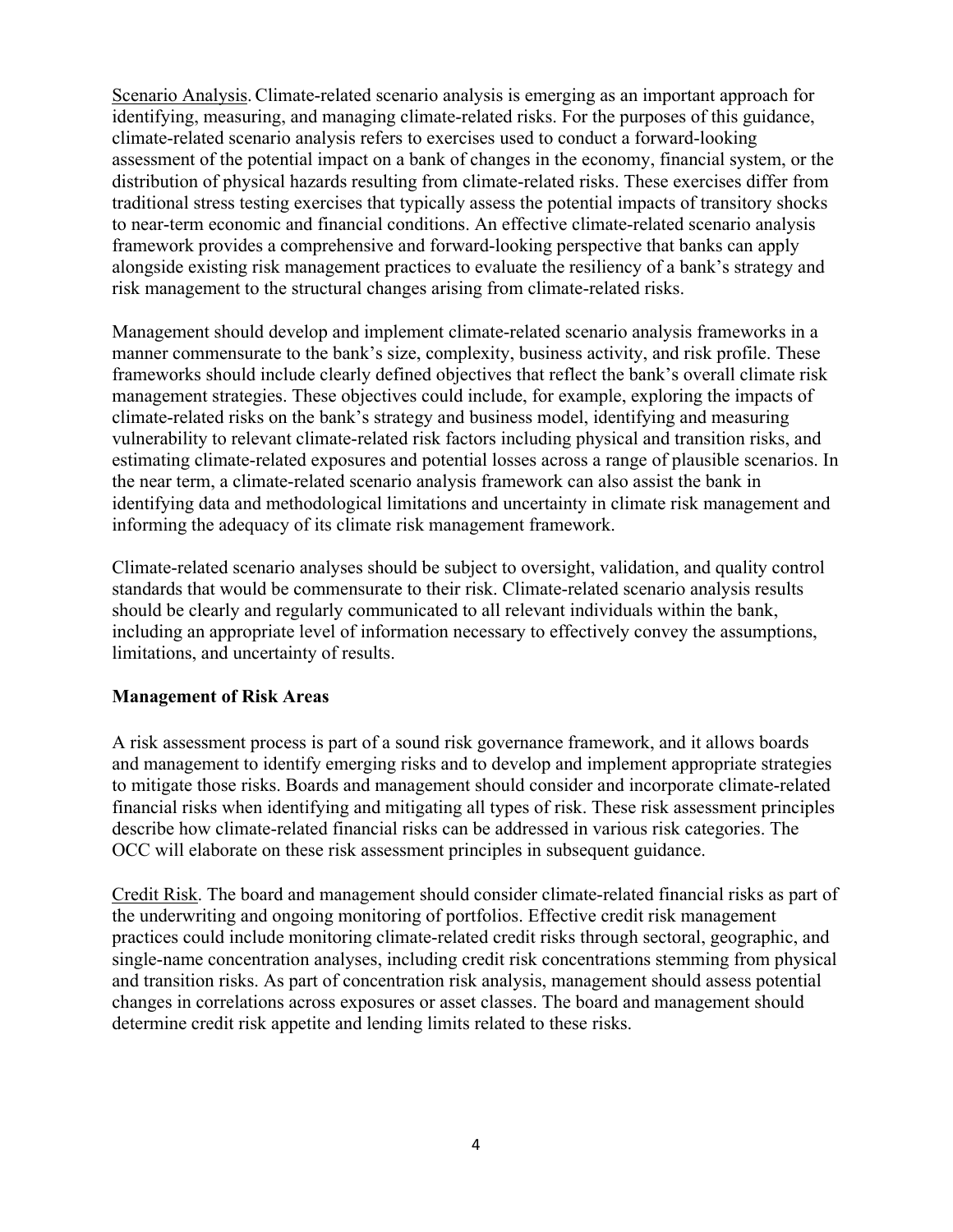Liquidity Risk. Consistent with sound oversight and liquidity risk management, the board and management should assess whether climate-related financial risks could affect liquidity buffers and, if so, incorporate those risks into their liquidity risk management and liquidity buffers.

Other Financial Risk. Management should monitor interest rate risk and other model inputs for greater volatility or less predictability due to climate-related financial risks. Where appropriate, management should include corresponding measures of conservatism in their risk measurements and controls. The board and management should monitor how climate-related financial risks affect the bank's exposure to risk related to changing prices. While market participants are still researching how to measure climate price risk, the board and management should use the best measurement methodologies reasonably available to them and refine them over time.

Operational Risk. The board and management should consider how climate-related financial risk exposures may adversely impact a bank's operations, control environment, and operational resilience. Sound operational risk management includes incorporating an assessment across all business lines and operations, including third-party operations, and considering climate-related impacts on business continuity and the evolving legal and regulatory landscape.

Legal/Compliance Risk. The board and management should consider how climate-related financial risks and risk mitigation measures affect the legal and regulatory landscape in which the bank operates. This consideration includes possible changes to legal requirements for, or underwriting considerations related to, flood or disaster-related insurance. It also includes possible fair lending concerns if the bank's risk mitigation measures disproportionately affect communities or households on a prohibited basis such as race or ethnicity.

Other Nonfinancial Risk. Consistent with sound oversight, the board and management should monitor how the execution of strategic decisions and the operating environment affect the bank's financial condition and operational resilience as discussed in the strategic planning section. The board and management should also consider the extent to which the bank's activities may increase the risk of negative financial impact from reputational damage, liability, or litigation, and implement adequate measures to account for these risks where material.

# **Request for Feedback**

The OCC welcomes feedback on all aspects of these draft principles, including on the following questions. Among other uses, the OCC would consider responses in connection with developing any future guidance on climate-related financial risks. Refer to OCC Bulletin 2021-62 for instructions on submitting feedback.

# *Applicability*

1. Are there additional categories of banks (i.e., based on asset size, location, business model) to which these principles should apply?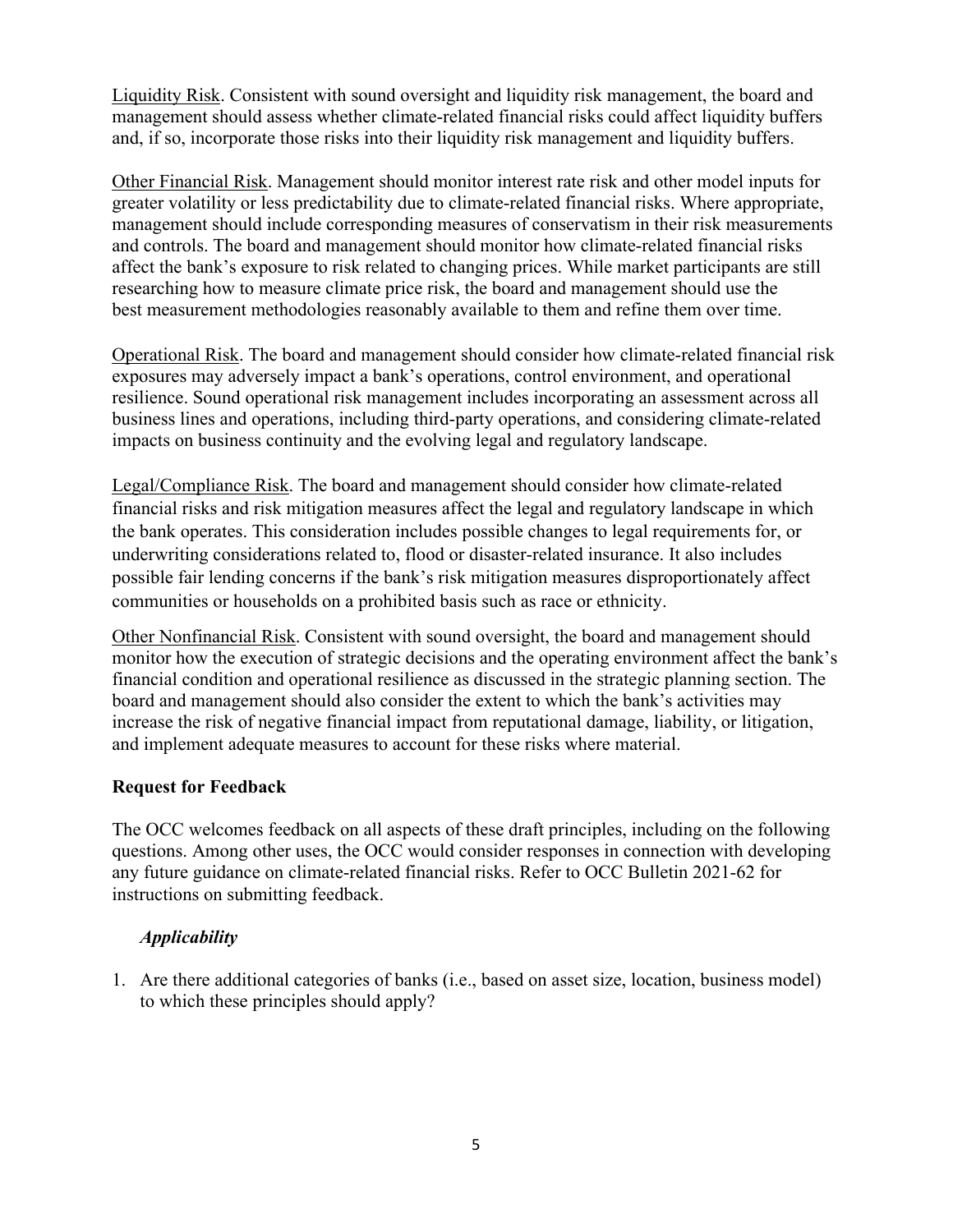# *Tailoring*

2. How could future guidance assist a bank in developing its climate-related financial risk management practices commensurate to its size, complexity, risk profile, and scope of operations?

## *General*

3. What challenges do banks face in incorporating these principles into their risk management systems? How should the OCC further engage with banks to understand those challenges?

# *Current Risk Management Practices*

- 4. What specific tools or strategies have banks used to successfully incorporate climate-related financial risks into their risk management frameworks?
- 5. How do banks determine when climate-related financial risks are material and warrant greater than routine attention by the board and management?
- 6. What time horizon do banks consider relevant when identifying and assessing the materiality of climate-related financial risks?
- 7. What, if any, specific products, practices, and strategies–for example, insurance or derivatives contracts or other capital market instruments–do banks use to hedge, transfer, or mitigate climate-related financial risks?
- 8. What, if any, climate-related financial products or services–for example, "green bonds," derivatives, dedicated investment funds, or other instruments that take climate-related considerations into account–do banks offer to clients and customers?<sup>[4](#page-5-0)</sup> What risks, if any, do these products or services pose?
- 9. How do banks currently consider the impacts of climate-related financial risk mitigation strategies and financial products on households and communities, specifically LMI and other disadvantaged communities?

# *Data, Disclosures, and Reporting*

- 10. What, if any, specific climate-related data, metrics, tools, and models from borrowers and other counterparties do banks need to identify, measure, monitor, and control their own climate-related financial risks? How do banks currently obtain this information? What gaps and other concerns are there with respect to these data, metrics, tools, or models?
- 11. How could existing regulatory reporting requirements be augmented to better capture banks' exposure to climate-related financial risks?

<span id="page-5-0"></span><sup>&</sup>lt;sup>4</sup> "Green bonds" refer to fixed-income securities, the proceeds of which are earmarked for environmentally beneficial investment.